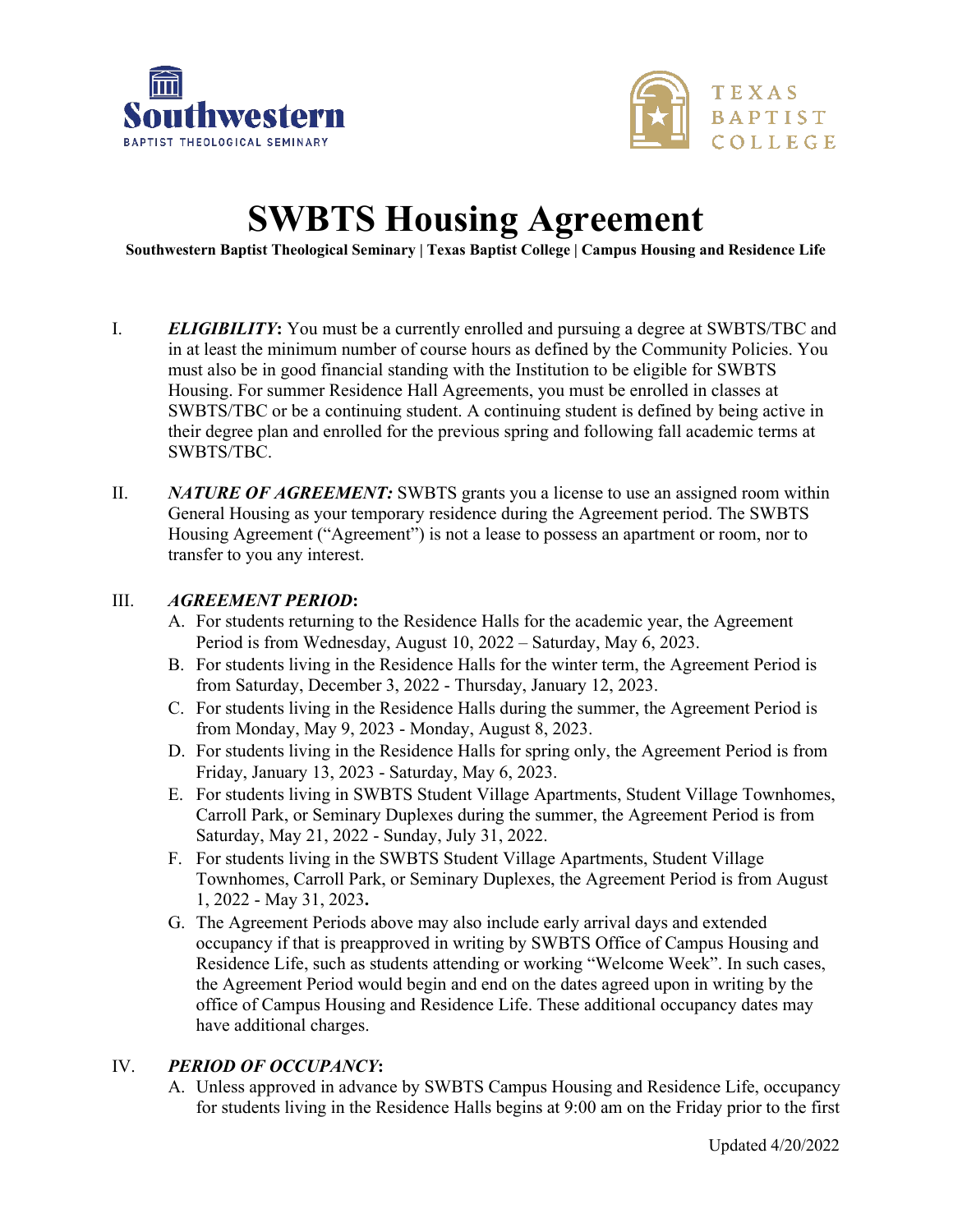



day of classes (with the exception of the Fall 2023 term) and ends 24 hours after your last final exam or the Friday of exam week at 11:59 pm, whichever is sooner. If you are graduating, you must move out within 24 hours of your commencement service, but no later than the Saturday following commencement at 2:00 pm.

- B. Unless approved in advance by SWBTS Campus Housing and Residence Life, the period of occupancy for Residence Halls does not include early arrival days, winter break, or summer. (Options may be available for off-agreement occupancy).
- C. Unless approved in advance by SWBTS Campus Housing and Residence Life, occupancy for students living in the SWBTS Apartments, Townhomes, Carroll Park, and Perimeter Houses/ Duplexes is from August 1, 2022 - May 31, 2023, and includes all breaks.
- D. Unless approved in advance by SWBTS Campus Housing and Residence Life, for students with an alternative beginning and/or ending date for the Agreement Period per Section III(F), your beginning period of occupancy will be the same as the beginning of the Agreement Period and your ending date will be the same as the end of the Agreement Period.
- E. **Agreement Renewal:** Unless a written 30-day notice is given from the resident prior to the end of the 10-month term, the agreement will automatically renew as a 2-month summer housing agreement. Similarly, unless a 30-day notice is given from the resident prior to the end of the 2-month summer term, the agreement will automatically renew as a 10-month housing agreement. SWBTS has the right to refuse automatic renewal at the end of agreement periods for residents outside of campus housing policy.

#### *V. Obligations and Responsibilities of the Licensee:*

- A. You agree to pay all charges as they come due without demand and to comply with and abide by the SWBTS Student Handbook, the SWBTS [Community Policies,](https://swbts.edu/wp-content/uploads/2021/09/2021-2022-Community-Policies.pdf) the Seminary and Texas Baptist College Catalogs, and all other SWBTS rules and regulations, which are now or, may in the future, be in effect, governing the Licensee's conduct or pertaining to SWBTS Housing (individually and collectively, the "Seminary Regulations"). In the event of conflict, the provisions of the Agreement control.
	- I. Housing charges are due on the first day of the month. If rent is not paid by the third calendar day of the month, a \$35.00 late fee will be assessed to resident's account on the fourth calendar day of the month.
- B. You agree that your assigned room will be used only as your personal living space. You may not sell, assign, or sublease this Agreement.
- C. You agree that in addition to student spouses, only those individuals who are dependent children of the household will be allowed to live in student housing. (A dependent child will be determined by whether the child qualifies as a dependent under the United States Bureau of Internal Revenue Service standards.)
- D. You agree that if you violate any of the terms or conditions of the Agreement or any of the Seminary Regulations you may be subject to disciplinary action, and/or, alternatively, this Agreement may be terminated and SWBTS may refuse to offer you a Housing Agreement in the future.
- E. You agree that if you engage in actions SWBTS determines are disruptive to the use and enjoyment of SWBTS Housing facilities by other students, or if you fail to adjust to and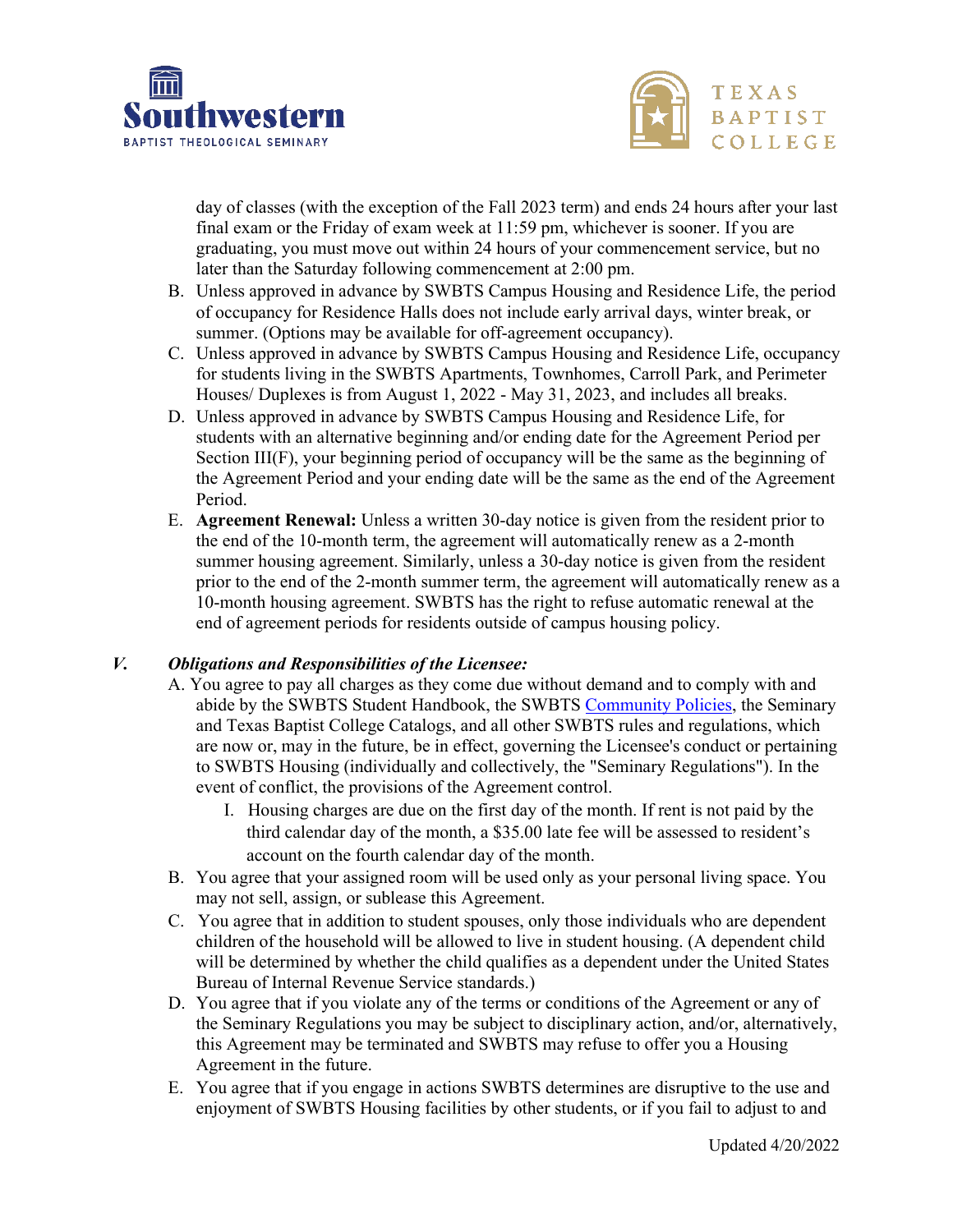



follow SWBTS Community Policies, you will be subject to disciplinary action and may be required to change residence within SWBTS Housing (and pay the room transfer fee), or, alternatively, this Agreement may be terminated and the Seminary may refuse to offer you a Housing Agreement in the future.

- F. You agree to keep your Agreement and student information updated with the Registrar's Office.
- *VI*. *CANCELLATION BY LICENSEE:* You are responsible for the full costs of housing for the Agreement Period, unless requested and are granted the ability to cancel the Agreement in compliance with the provisions below:
	- A. Before the start of the Agreement Period.
		- I. You must request cancellation of your Agreement by SWBTS Housing in writing. Phone cancellations are not accepted.
			- a. For Residence Hall agreements:
				- i. If you cancel the Agreement on or before July 1, you will be charged a \$250 cancellation fee. However, if you are **a first time SWBTS/TBC resident or transfer student who has chosen not to attend the Seminary or College** and you cancel by informing the Office of Campus Housing and Residence Life of your decision on or before May 1, you will not be charged a cancellation fee.
				- ii. If you cancel the Agreement after July 1, you will be charged a \$500 cancellation fee.
				- iii. For spring only Agreements, if you cancel before December 31, you will be charged a \$250 cancellation fee. However, if you are **a first time SWBTS/TBC resident or transfer student who has chosen not to attend the Seminary or College** and you cancel by informing Campus Housing and Residence Life of your decision on or before November 30, you will not be charged a cancellation fee.
				- iv. For spring only Agreements, if you cancel after December 31, you will be charged a \$500 cancellation fee.
				- v. For summer Agreements, if you cancel your Agreement after May 1, you will be charged a \$250 cancellation fee.
				- vi. If you have an Agreement period pursuant to Section III(F) approved by SWBTS Campus Housing and Residence Life and cancel the Agreement on or before 30 days before the beginning of the Agreement period, you will be charged a \$250 cancellation fee. If you cancel the Agreement less than 30 days before the beginning of the Agreement period, you will be charged a \$300 cancellation fee.
				- vii. If you have an Agreement period noted in III(F) approved by SWBTS Campus Housing and Residence Life and cancel the Agreement on or before 30 days before the beginning of the Agreement period, you will be charged a \$250 cancellation fee. If you cancel the Agreement less than 30 days before the beginning of the Agreement period, you will be charged a \$500 cancellation fee.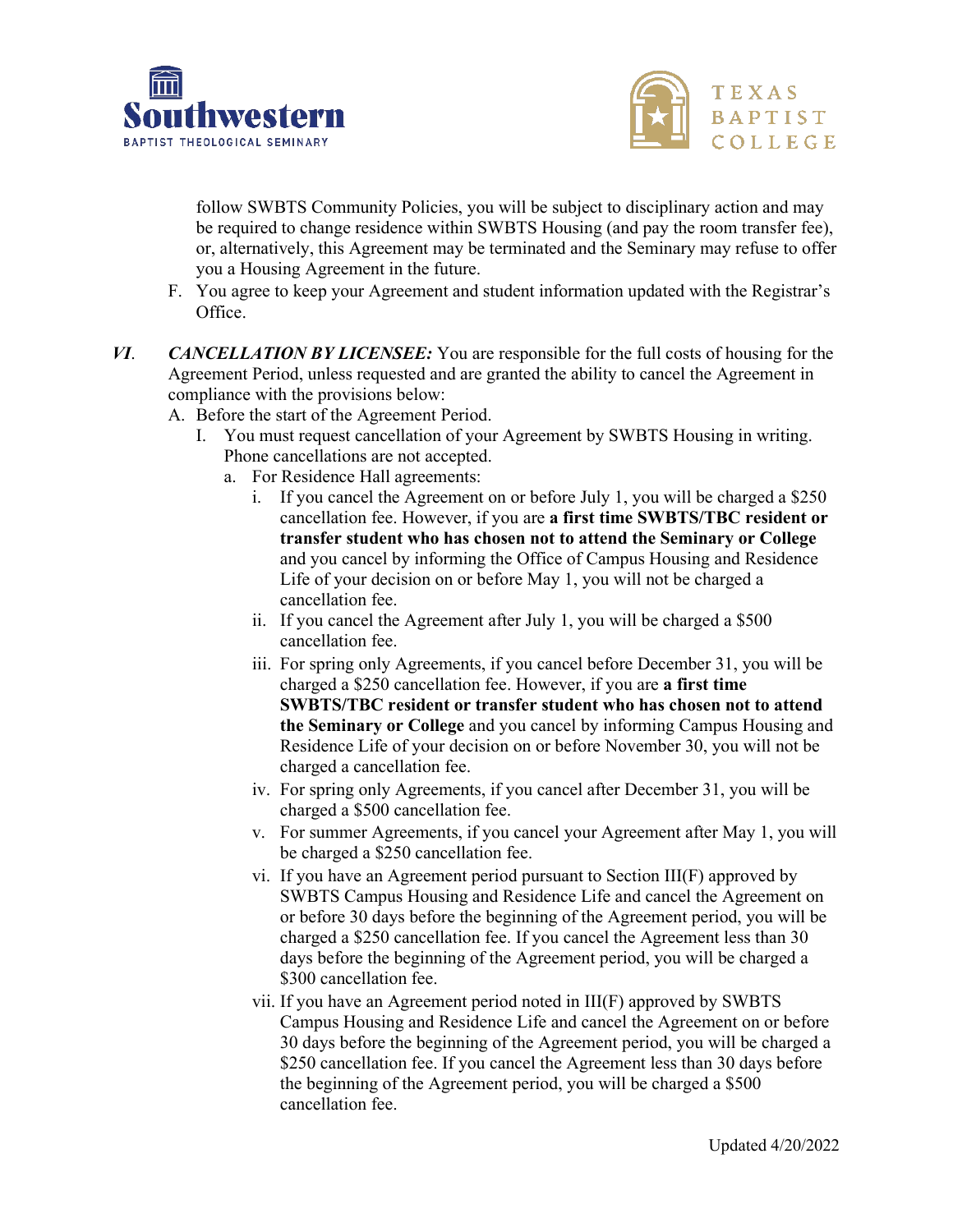



- b. For SWBTS Apartment, Townhome, Carroll Park, and Perimeter House/Duplex Agreements:
	- i. If you cancel the Agreement on or before May 1, you will be charged a \$250 cancellation fee.
	- ii. If you cancel the Agreement after May 1, you will be charged a \$300 cancellation fee.

#### B. **During the Agreement Period** (Including early arrival dates)

- I. The ability to cancel the Agreement during the Agreement Period must be requested from SWBTS Office of Campus Housing and Residence Life in writing and is not an absolute right. Cancellation of the Agreement shall not release Licensee from paying any obligation due to the Seminary for the period that the Seminary does not have a replacement resident and is unable to substitute a new resident. In any event mentioned below, you must (1) be released to cancel the Agreement by SWBTS Campus Housing and Residence Life and (2) fill out the SWBTS Campus Housing and Residence Life Release Request Form.
	- a. For Residence Hall Agreements:
		- i. If you withdraw from the Seminary voluntarily or involuntarily or fail to register with the Seminary during the semester in which the cancellation occurs, you must notify Campus Housing and Residence Life in writing within 24-hours of withdrawal or by the 10th day of classes for failure to register (whichever is sooner). Once your withdrawal or non-registration is confirmed by the Registrar, you will be charged a \$300 cancellation fee in addition to a prorated amount for use of the Residence Halls through the date that Campus Housing and Residence Life received notice of official withdrawal or failure to register.
		- ii. If you graduate from the Seminary/Texas Baptist College at the end of the fall semester, you must notify Campus Housing and Residence Life in writing on or before November 15. Once your graduation is confirmed by the Registrar, you will be released from the Agreement as of the end of the fall semester and not be required to pay a cancellation fee. If you notify Campus Housing and Residence Life in writing after November 15, you will be charged an additional \$150 cancellation fee.
		- iii. If you re-enroll in the Seminary during the original Agreement Period after canceling the Agreement under this section, and if Campus Housing and Residence Life, at their discretion, allows you to reside in SWBTS Housing, you will be charged an additional \$150 to reinstate this Agreement.
	- b. For SWBTS Apartment, Townhome, Carroll Park, and Perimeter House/Duplex Agreements:
		- i. If you withdraw from the Seminary voluntarily or involuntarily or fail to register with the Seminary during the semester in which the cancellation occurs, you must notify Seminary Campus Housing and Residence Life in writing within 24-hours of withdrawal or by the 10th day of classes for failure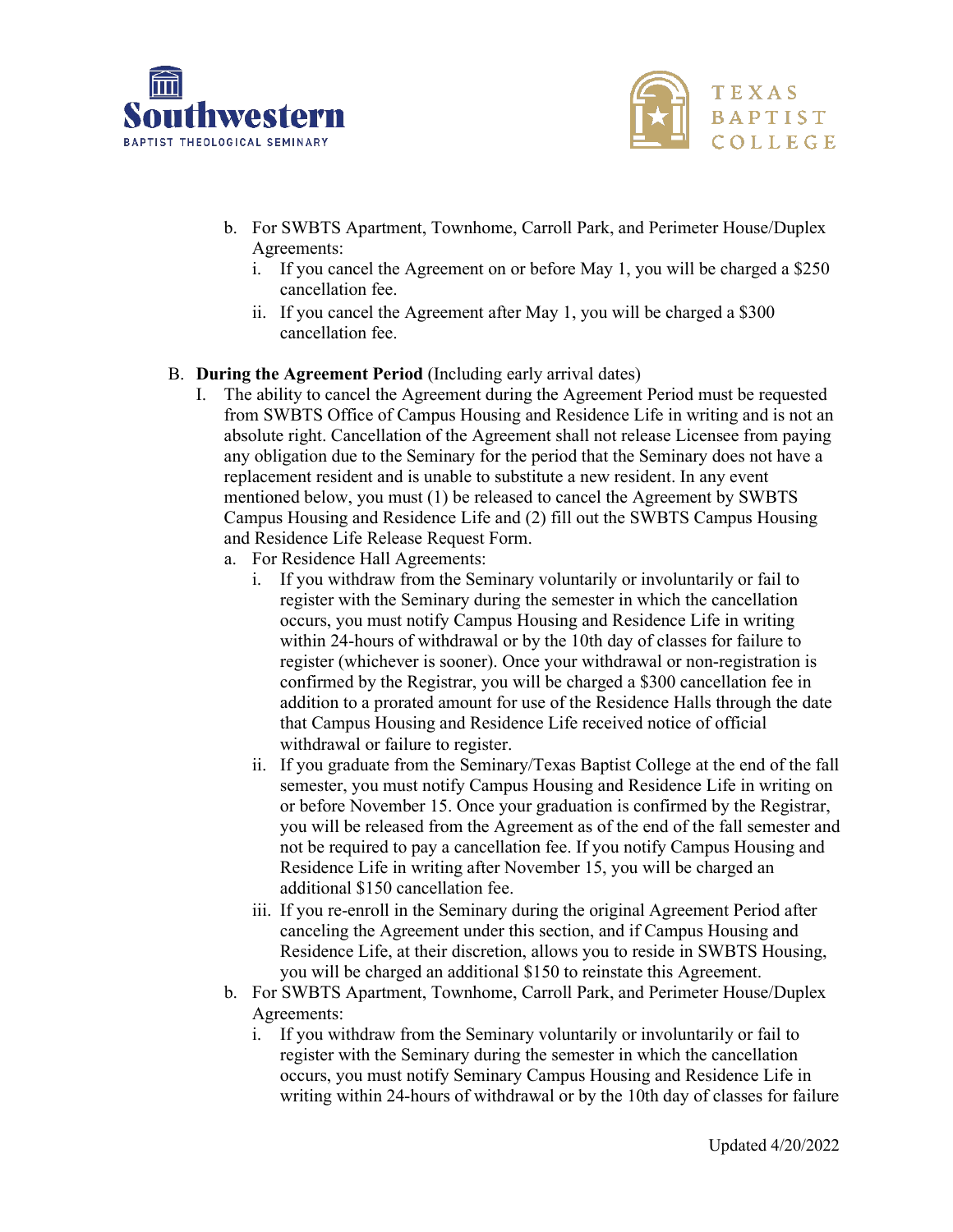



to register. Once your withdrawal or non-registration is confirmed by the Registrar, you will be charged a \$500 cancellation fee in addition to charges accrued through the month when Seminary Housing received notification of official withdrawal or failure to register.

- ii. If you graduate from the Seminary/Texas Baptist College at the end of the fall semester, you must notify SWBTS Campus Housing and Residence Life in writing on or before November 15. Once your graduation is confirmed by the Registrar, you will be released from the Agreement as of December 31, 2022, and only be liable for all charges under the Agreement through December 31, 2022. If you notify SWBTS Campus Housing and Residence Life in writing after November 15, you will be charged a \$150 cancellation fee and be responsible for charges through the month that notification of graduation was received by SWBTS Campus Housing and Residence Life.
- iii. If you cancel the Agreement for a reason not stated above, in addition to liability for charges under the Agreement through the month in which you cancel, you will also be charged a \$500 cancellation fee.
- iv. If you re-enroll in the Seminary during the original Agreement Period after canceling the Agreement under this section, and SWBTS Housing, at their discretion, allows you to reside in SWBTS Housing, you will be charged an additional \$150 to reinstate this Agreement.

## **C. Rent Increases and Agreement Change**

- I. SWBTS will give the resident (30) days written notice for any Rent modification.
- II. SWBTS reserves the right to modify institutional and housing-related policies at any time including the Agreement and Community Policies.

#### VII. *HOUSING ROOM ASSIGNMENTS:*

- A. You are agreeing for space within the SWBTS Housing system, not for a specific building, room configuration, suite, or apartment. Only the person(s) assigned to your room by the Institution may reside in the room.
- B. If permanent space is not available, the Institution may assign you to a supplemental space until permanent space is available.
- C. The Institution reserves the right to make changes in housing/room assignments for such reasons as the Institution determines to be appropriate in its sole and absolute discretion, including, without limitation, space utilization, consolidation of residents, a student's medical condition, past behavior, criminal activity, roommate conflicts, pending disciplinary action, and non-compliance with the SWBTS Regulations. Further, the Institution may take such action as is necessary to control the use of rooms in the event of an epidemic or disaster or other conditions or circumstances that require such control.
- D. If you desire to change your housing/room assignment during the Agreement period, you must submit your request to SWBTS Campus Housing and Residence Life (Apartments, Townhomes, Carroll Park, and Perimeter House/Duplex) in writing. If your request is approved, you will be charged a \$500 Transfer Fee. All housing/room assignment changes for the fall semester must be completed by August 1, 2022. All room changes for the spring semester must be completed on or before January 1, 2023.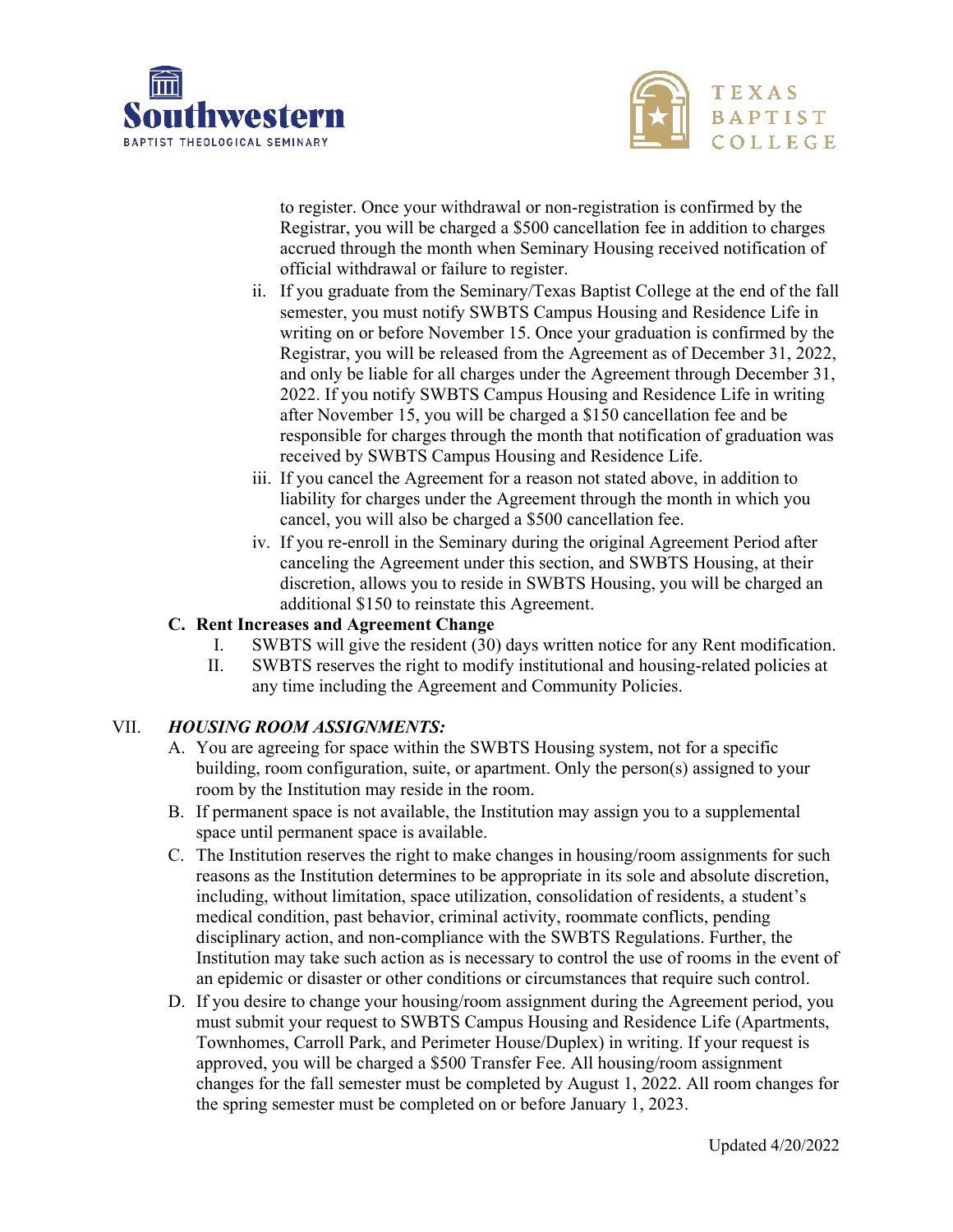



- E. If vacancies occur in rooms during the Agreement Period, the remaining resident(s) must consolidate with another resident(s) in similar situation(s), or choose to pay the adjusted rate according to actual room occupancy. Available options depend on occupancy at the time of vacancy. Refusal by the remaining resident(s) to consolidate could result in an increased rate for lower occupancy.
- F. For residence hall residents, you agree to the assignment of up to triple occupancy per room, if the demand for housing causes such.
- G. For single student (non-residence hall residents), you agree to the assignment of a double occupancy room and the fees associated with that assignment. Triple occupancy rooms are not permitted.

#### VIII. *CHECK-IN TO SWBTS HOUSING:*

- A. You may check-in on the first day of the Agreement Period, including early arrival dates.
- B. Check-in occurs when you accept a room key or place any belongings in a room at which point you are liable for the full amount of the Agreement.
- C. If you fail to check-in by 4 pm the day before classes begin, or after a scheduled late arrival date, the Institution will terminate your Agreement and you will be charged a cancellation fee as outlined in Section VI(B).
- D. For students living in the Residence Halls for the academic year, Residence Halls will close between the fall and spring semesters at 4 pm on Saturday following commencement. If you plan to return to the same room in the spring semester, you may leave your possessions in the room, but you will not be able to access the room between semesters. **For students living in the Residence Halls for the winter term (note: application required), the Agreement Period is from Monday, December 5, 2022 - Thursday, January 12, 2023.**
- E. The Institution may make a Residence Hall room available for special occupancy between semesters at an additional charge.

#### **IX. CHECK-OUT:**

- A. You must follow the Institution's check-out procedures to receive move-out clearance. Failure to follow these procedures will result in a \$150 improper check-out charge.
- B. If you fail to check-out by the last day of the Agreement Period or within 24 hours after you withdraw from the Institution, you will be charged a \$50 per day room charge for the holdover period. Further, you shall be liable for all damages, costs and expenses arising out of or related to your failure to complete a timely check out, including, without limitation, lost revenues, lodging expenses, and attorney's fees. Furthermore, you agree to indemnify the Institution and prospective residents for all such damages, costs, and expenses.
- C. The Institution reserves the right to remove your property from SWBTS Housing upon the expiration of the Agreement Period or upon the cancellation or termination of the SWBTS Housing Agreement. The Institution may dispose of your personal property or store it at its sole discretion. If the Institution decides to store your personal property, you will be responsible for any costs to the Institution.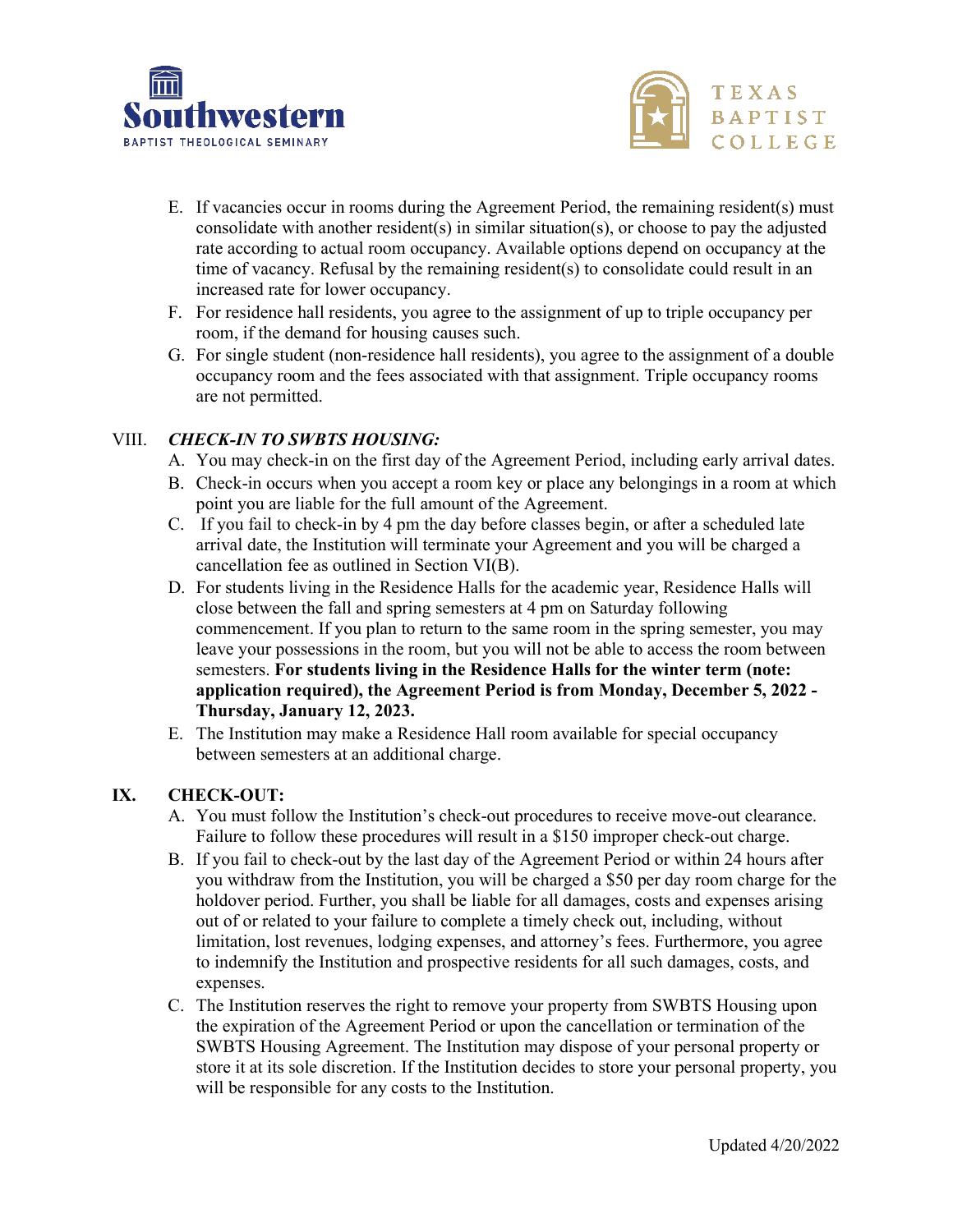



# **X. CARE OF FACILITIES; EQUIPMENT; PETS:**

A. You are responsible for keeping your room/unit in a neat and orderly fashion at all times. You shall not cause or permit to be caused damage or alterations to the room/unit, furniture, or equipment. All costs associated with repairs arising out of or related to your failure to comply with the foregoing requirements shall be paid by you to the Institution promptly on demand.

Resident will:

- Not paint or place adhesive materials anywhere inside or outside the Leased Premises.
- Use a reasonable number of small nails for hanging pictures in sheet rock walls, concrete block walls, and in grooves of wood paneled walls (no molly or toggle bolts are allowed).
- Not have or use water-filled furniture.
- Not install carpet.
- Not install exterior antenna or satellite dishes without written consent form the Facilities Maintenance department.
- Not modify nor tamper with kitchen or bathroom plumbing, including but not limited to the installation of water filters, bidets, shower heads.
- Make a request from Campus Housing and Residence Life if additional cable TV outlets are desired.
- Not make copies of any keys issued by Campus Housing and Residence Life or make any lock changes (re-keying and/or the replacement of lost keys is available to Resident for an additional charge).
- Not remove Seminary's furniture (if applicable), fixtures, and/or appliances from the Leased Premises for any purpose. When Resident moves in, Seminary will furnish batteries for smoke detectors and light bulbs of prescribed wattage for Leased Premises lighting fixtures, except when resident accepts/occupies Leased Premises on an "as is" basis. After the initial move in, batteries and light/fluorescent bulbs will be replaced by Resident expenses.
- Not disable smoke detectors in any way and to notify the Facilities Maintenance department if maintenance is required. Anyone who tampers with the smoke detectors or alarms systems will be subject to \$150 fine.
- Not place swimming pools/wading pools on property.
- Not place large items (W-36" by L-48" by H-48") on property.
- Not use water hoses or sprinklers in housing areas where Seminary pays for the water.
- Not install storage units without the written consent of the Housing Office. Perimeter Housing is the only housing area in which storage buildings are permitted. Some housing units are not eligible for installing a building. The location, size, and materials must all fit within guidelines available from the Office of Campus Housing and Residence Life.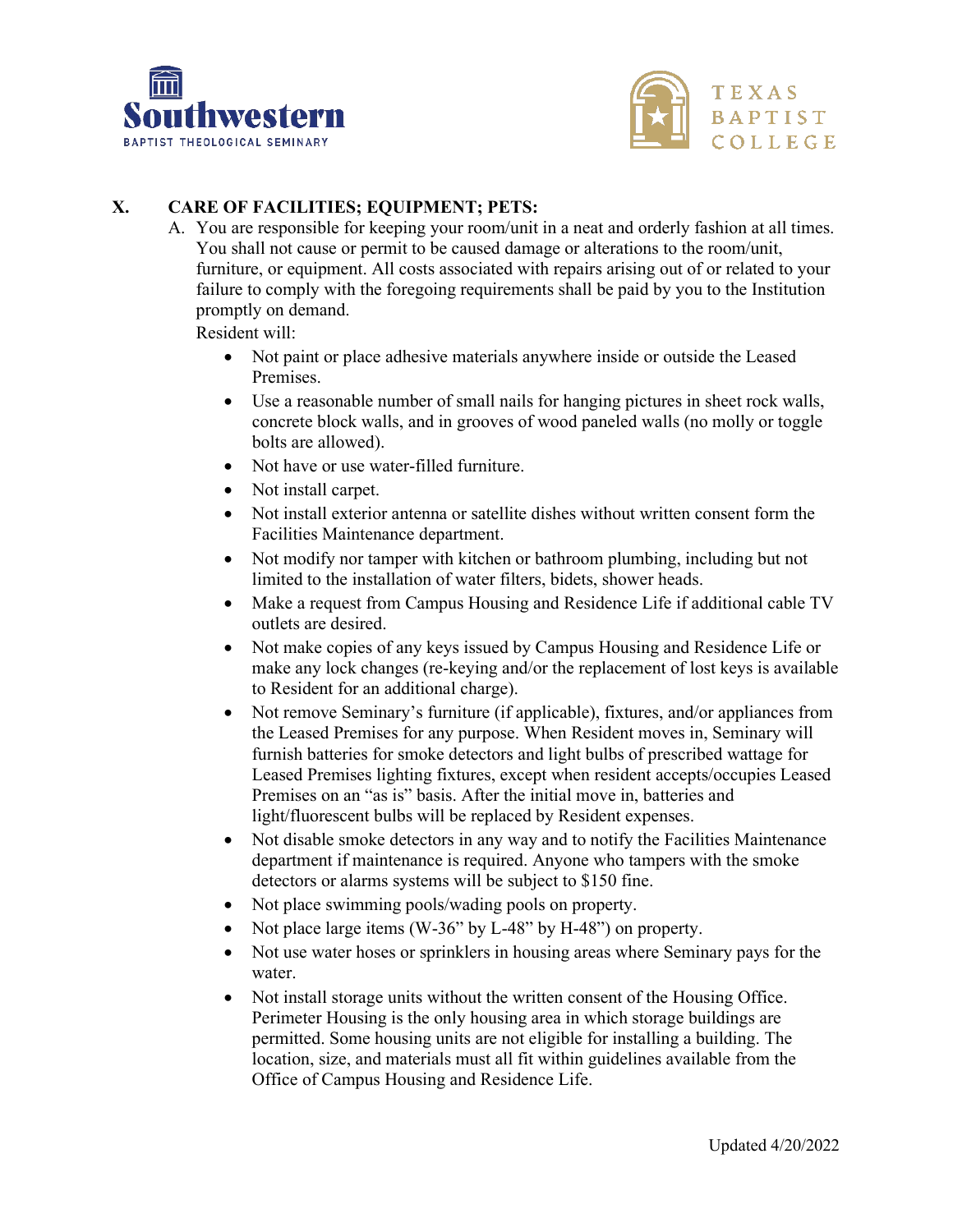



- Not use any cleaning instruments and/or products that places large amounts of fluid on the laminate flooring.
- Not use or allow use of any type of chalk on a walkway which is covered.
- B. You specifically agree to be liable for damages or other loss that you or your guest(s) cause to Student Housing facilities, your room/unit, or any furniture or equipment, except for ordinary wear and tear. Title to the damaged property will remain with the Institution. You will be charged on a prorated basis for public area damage where responsible parties cannot be identified and where reasonable evidence exists that area students are responsible for the damage. You shall pay all such amounts to the Institution promptly on demand.
- C. No heating, cooking appliances or open flame devices not provided by the Institution are permitted in Residence Hall rooms.
- D. The only items that may be placed in new student housing unit corridors are a shoe rack (plastic or metal) and a low-profile door mat. Doors may not be propped open, and the use of door screens is not allowed. Door hangers must not puncture the door, leave a residue when removed, or block the unit number. Any items stored in the breezeway or under the stairs in Student Village are subject to be collected and/or thrown away by SWBTS personnel without notice.
- E. Subject to Institutional Regulations, no pets are permitted in housing facilities, with the exception of Carroll Park and pre-approved units in Perimeter Housing. (Note: application and fees are associated/required).
- F. You agree to direct all request for repairs and services and/or malfunctions of any systems within and/or on the Leased Premises to the Facilities Maintenance department **by calling (817) 923-1921, ext. 2290 or by submitting a form [here.](https://forms.office.com/Pages/ResponsePage.aspx?id=iYBJGQ9yAUCXK5pu5mwHocmPucdvuMpHsZfiM8DF0JlUQk5aWTRIU0swRlhNRVBCNU9YN1pPTzhYNyQlQCN0PWcu)**
- G. You are not authorized to make any repairs to the Leased Premises. SWBTS will have the right to temporarily turn off any equipment and interrupt utilities to avoid damage to property or to perform repairs or maintenance which require such interruption. In case of malfunction:
	- of utilities (air-conditioning or other equipment) or damage(s) by fire, water, or similar cause, Resident will notify the Facilities Maintenance department immediately and Seminary, through its employees, will act with diligence in making repairs and reconnections.
	- of air-conditioning and/or interruptions of other systems on a Saturday, Sunday, holidays, or after regular business hours, SWBTS will have in-place only a limited number of employees available for handling service calls and/or repairs.
	- of power outage: contact Facilities Maintenance as outlined above.

#### XI. *CONDUCT:*

A. You must comply with all Institutional Regulations and all applicable state and federal criminal and civil laws, rules and regulations, including but not limited to those governing the use or possession of alcoholic beverages, firearms, gambling, narcotics,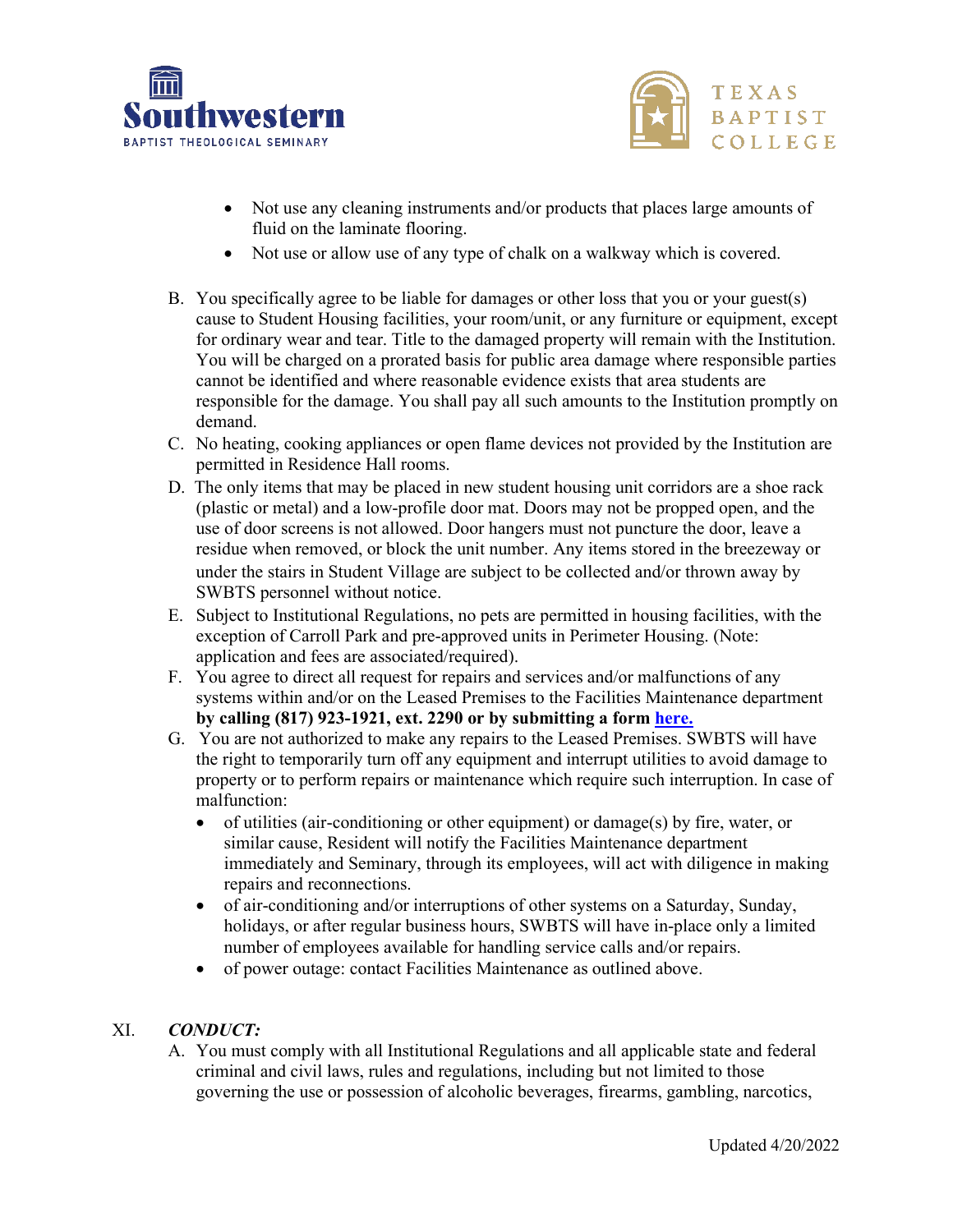



and controlled substances. Additional information regarding policies can be found in the Student Handbook and the SWBTS Community Policies.

- B. You agree to abide by all rules and policies contained in the Student Handbook, including those addressing moral behavior and advocacy consistent with biblical norms. Failure to act accordingly may result in the loss of your SWBTS Housing privileges among other disciplinary measures.
- XII. *FIRE SAFETY***:** Fire safety devices are installed in all SWBTS Housing facilities. Residents and guests must evacuate their residence any time that a fire alarm sounds. Failure to evacuate may result in disciplinary action, including expulsion and fines. Tampering with fire safety equipment is a violation of state law and SWBTS Regulations and may result in disciplinary action, including expulsion. You may not disconnect, damage, or tamper in any way with fire safety devices. You will immediately report to the Office of Campus Housing and Residence Life the malfunction of any fire safety device, including smoke detectors in your room/unit. Candles are prohibited in the residence halls. If found, candle(s) will be removed from the residence hall unit by a SWBTS staff member, disposed of, and a fine will be issued.

#### XIII. *MEAL PLANS; FLEX PLANS:*

- A. Meal Plans A, B, C, and D are optional and available to students residing on campus in Student Village Apartments/Townhomes, Carroll Park, Seminary Duplexes, and perimeter houses. Please visit Campus Dining for meal plan pricing.
- B. All new Texas Baptist College students living in the residence halls are required to purchase Meal Plan A which is included in the overall room and board amount.
- C. All returning Texas Baptist College students and all Southwestern students living in the residence halls are required to purchase at minimum Meal Plan B which is included in the overall room and board amount. They can elect to have Meal Plan A.
- XIV. *CHARGES AND FEES***:** You agree to pay all charges and fees when due without request to the Institution. (For these and more information, please see the [Community Policies\)](https://swbts.edu/wp-content/uploads/2021/09/2021-2022-Community-Policies.pdf).

#### *For a list of current rent rates, please visit; [Campus Housing and Residence Life.](https://swbts.edu/campus-life/student-life/student-housing/)*

#### XV. *RIGHTS AND OBLIGATIONS OF THE INSTITUTION:*

- A. SWBTS personnel may enter your room/unit at any time in the event of an emergency and at any reasonable time for any reasonable purpose, including, without limitation, inspection, maintenance, investigation of violations of law or Institutional Regulations, or in emergencies to ensure protection of health, safety, or property. By signing the Agreement, you specifically agree to be bound by the Institution's inspection and entry policies as they now exist or may hereafter be amended, as set forth in the Institutional Regulations.
- B. The Institution has a duty to remedy or repair conditions materially affecting the physical health or safety of a student as established by applicable law. You will give written notice to the Institution specifying such conditions upon your discovery of such conditions. The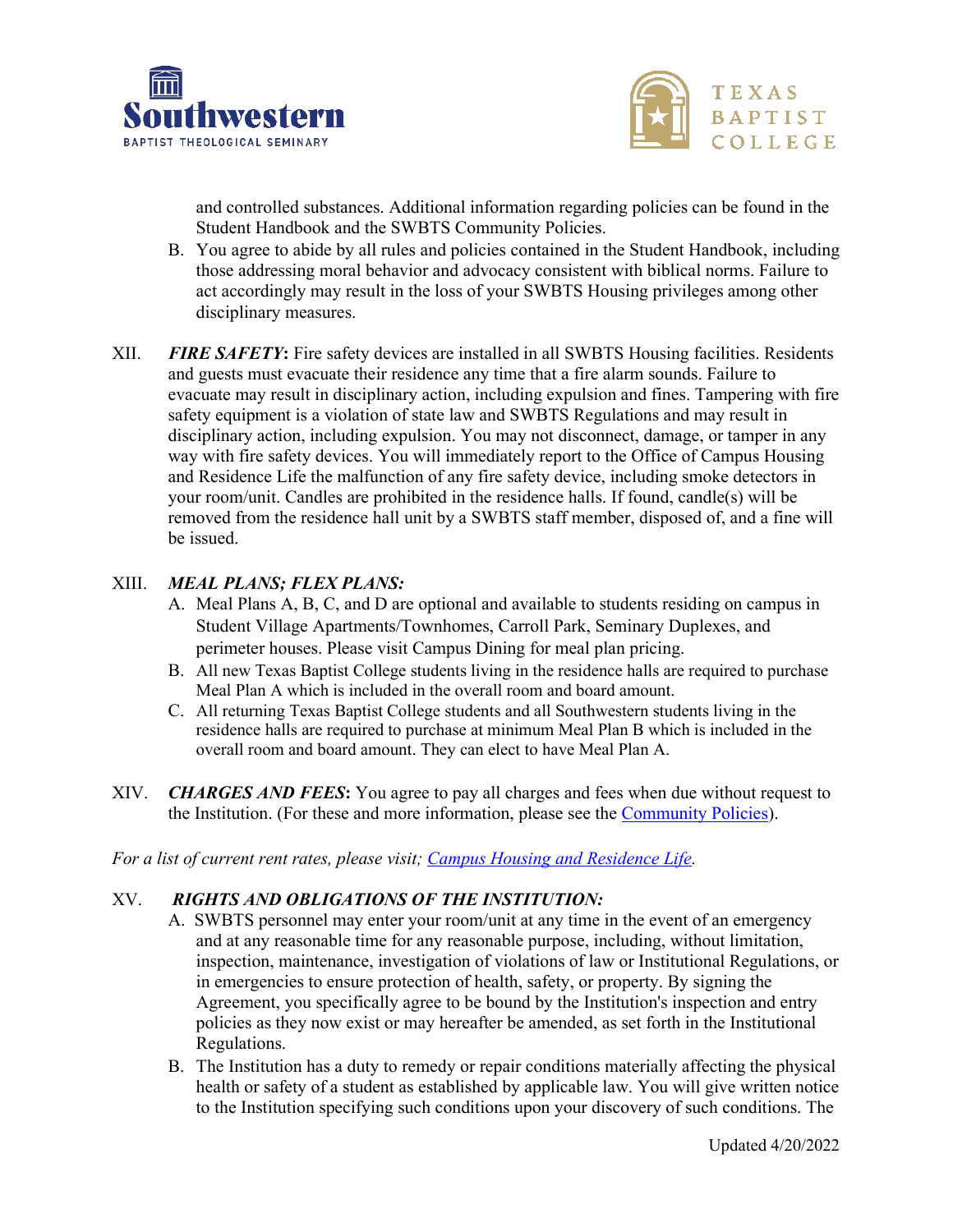



Institution is not responsible for loss or damages to personal property as a result of fumigation or pest control. If repairs made by the Institution pursuant to this section were necessitated by the actions of the residents and not through normal wear and tear, you are liable for the repairs pursuant to Section  $X(B)$ .

- C. The Institution is not responsible for loss or damages to personal property by theft, fire or other casualty, whether such losses occur in your room/unit, public areas, or elsewhere in SWBTS Housing. Items left in your room/unit or items temporarily stored by you in the Institution's storage areas when you check out will be disposed of by the Institution in accordance with Institutional policies then in effect.
- D. The Institution may terminate or temporarily suspend performance of any part of this Agreement without notice in the event of an emergency or exigency that would make continued operation of student housing not feasible. In the event that the Institution is prevented from completing the performance of any obligations under this Agreement by an act of God, disaster, or other occurrence whatsoever which is beyond the control of the Institution, the Institution shall be excused from the performance of such obligations to the full extent allowed by law.
- XVI. *HEALTH INSURANCE/IMMUNIZATIONS***:** It is strongly recommended that all residents of SWBTS Housing have health insurance. You must also be up to date on all immunizations including the following: measles, mumps, rubella, tetanus, diphtheria, pertussis, varicella, and hepatitis B. As required by Texas law, students 21 years of age and younger are also required to get the meningococcal conjugate vaccine. For additional information, please visit the Center for Disease Control and Preventions website, www.cdc.gov or contact the SWBTS Campus Medical Clinic.

#### XVII. *MISCELLANEOUS:*

- A. The Agreement may be amended or supplemented only by an instrument in writing executed by you and the Institution. The Agreement and all documents incorporated in it contain the entire Agreement of the parties and no oral understanding or Agreement not incorporated into the Agreement shall be binding on either of the parties.
- B. Where the SWBTS Community Policies conflict with the Agreement, the Agreement controls. However, you agree to comply with and abide by the Agreement, the SWBTS Student Handbook, the SWBTS Community Policies, the Seminary and Texas Baptist College Catalogs, and all other SWBTS rules and regulations.
- C. The Agreement shall be construed under and in accordance with the laws of the State of Texas, and all obligations of the parties created by the Agreement shall be performable in Tarrant County, Texas. If any one or more of the provisions contained in the Agreement shall for any reason be held invalid, illegal, or unenforceable in any respect, such invalidity, illegality, or unenforceability shall not affect any other provision thereof and the Agreement shall be construed as if such invalid, illegal or unenforceable provision had never been contained therein.
- D. Capitalized words or phrases used in these terms and conditions have the respective meanings assigned to them in the SWBTS Housing Agreement unless the context clearly indicates otherwise. "You", "you", or "your" refers to the Licensee.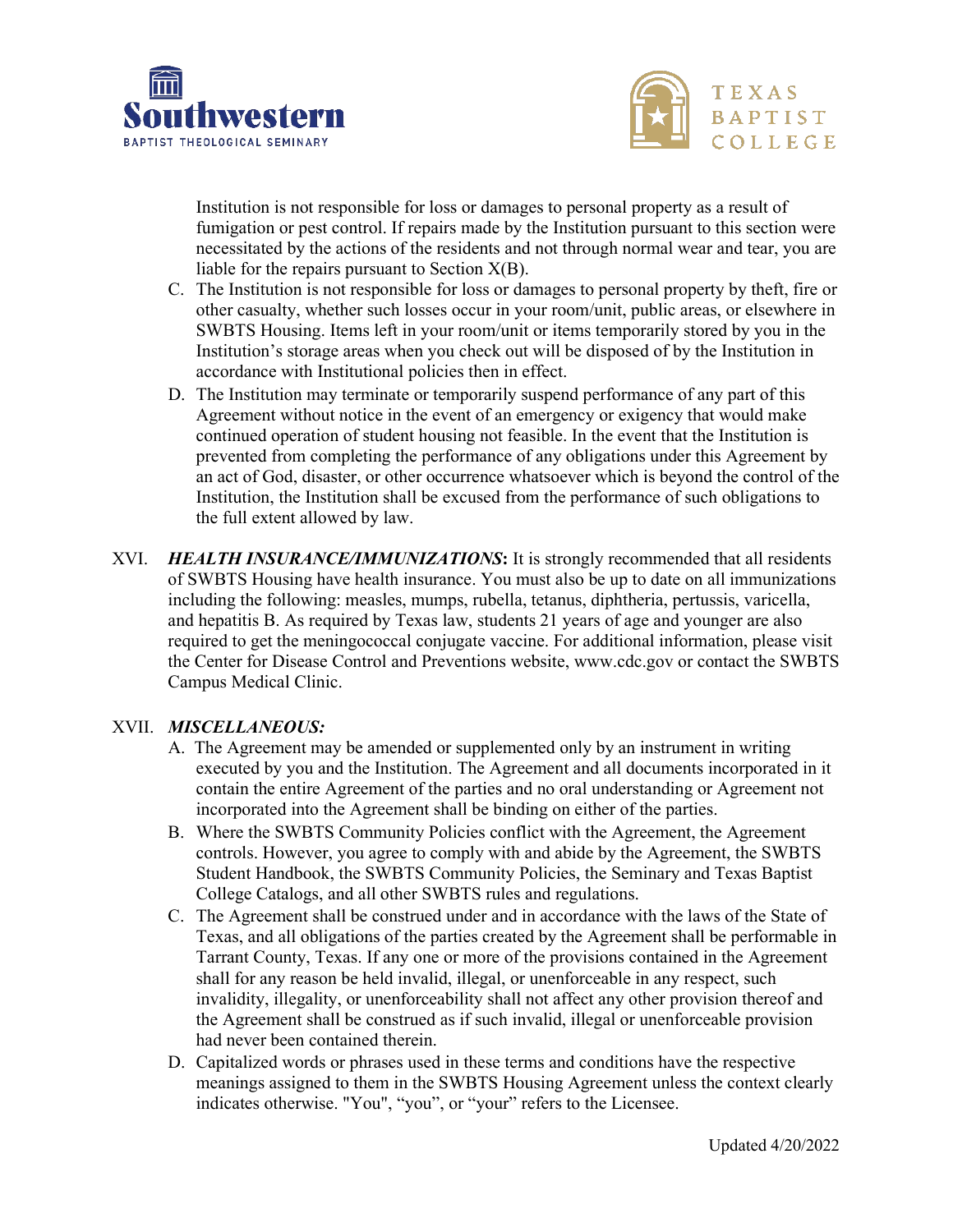



- E. I understand that Southwestern Baptist Theological Seminary does not provide insurance coverage for my personal property and will not be responsible or liable for loss, damage, or theft of my personal property. Therefore, I understand that I should obtain personal property insurance from an insurance company of my choice. Personal property insurance is particularly important if I maintain high value personal property in my residential space (such as electronics, computers, audio equipment, etc.). I understand that it is my responsibility to contact an insurance agent for coverage or any other insurance related questions or needs.
- F. Guests may not stay in SWBTS Housing for more than two (2) consecutive days without the prior written consent of SWBTS Campus Housing and Residence Life, and no more than twice that many days in any one month. Persons of the opposite sex are prohibited from entering the residence halls. Persons of the opposite sex may never stay overnight. Overnight is defined as staying between the hours of 2:00 am and 7:00 am.
- XVIII. *NOTICES:* Any notice, request, or other communication required or permitted to be delivered under the Agreement shall be in writing and shall be deemed received when actually delivered by hand delivery, facsimile transmission, electronic mail, overnight courier, three days after it is deposited in the United States mail, postage prepaid, certified mail, return receipt requested, addressed to (1) Licensee at the address of Licensee's assigned SWBTS mailing address during the Agreement Period; (2) addressed to Licensee before or after the Agreement Period at their permanent address, or, if to the Institution, (3) addressed to the Institution at Campus Housing and Residence Life (Residence Halls, Apartments, Townhomes, Carroll Park, and Perimeter Houses/ Duplexes), 2001 W Seminary Dr, Fort Worth, Texas 76115.

As evidenced by my signature below, I expressly agree, acknowledge, and accept the risk that I may be exposed to the coronavirus or Covid-19 as a result of visiting, being present, attending classes, or living at the Southwestern Baptist Theological Seminary or Seminary dormitory (together, the "Seminary"). I expressly agree to release, defend, indemnify, and hold harmless the Seminary and all of its employees, officers, representatives, agents, parent entity, affiliates, contractors, invitees, licensees, and anyone else acting by or on behalf of the Seminary (collectively, "Representatives") from any and all claims of every kind and character (including, without limitation, claims involving breach of contract, property damage, personal injury, disability, and death) including claims arising from the sole, joint or concurrent negligence, gross negligence, willful misconduct, omission or strict liability of the Seminary or its Representatives.